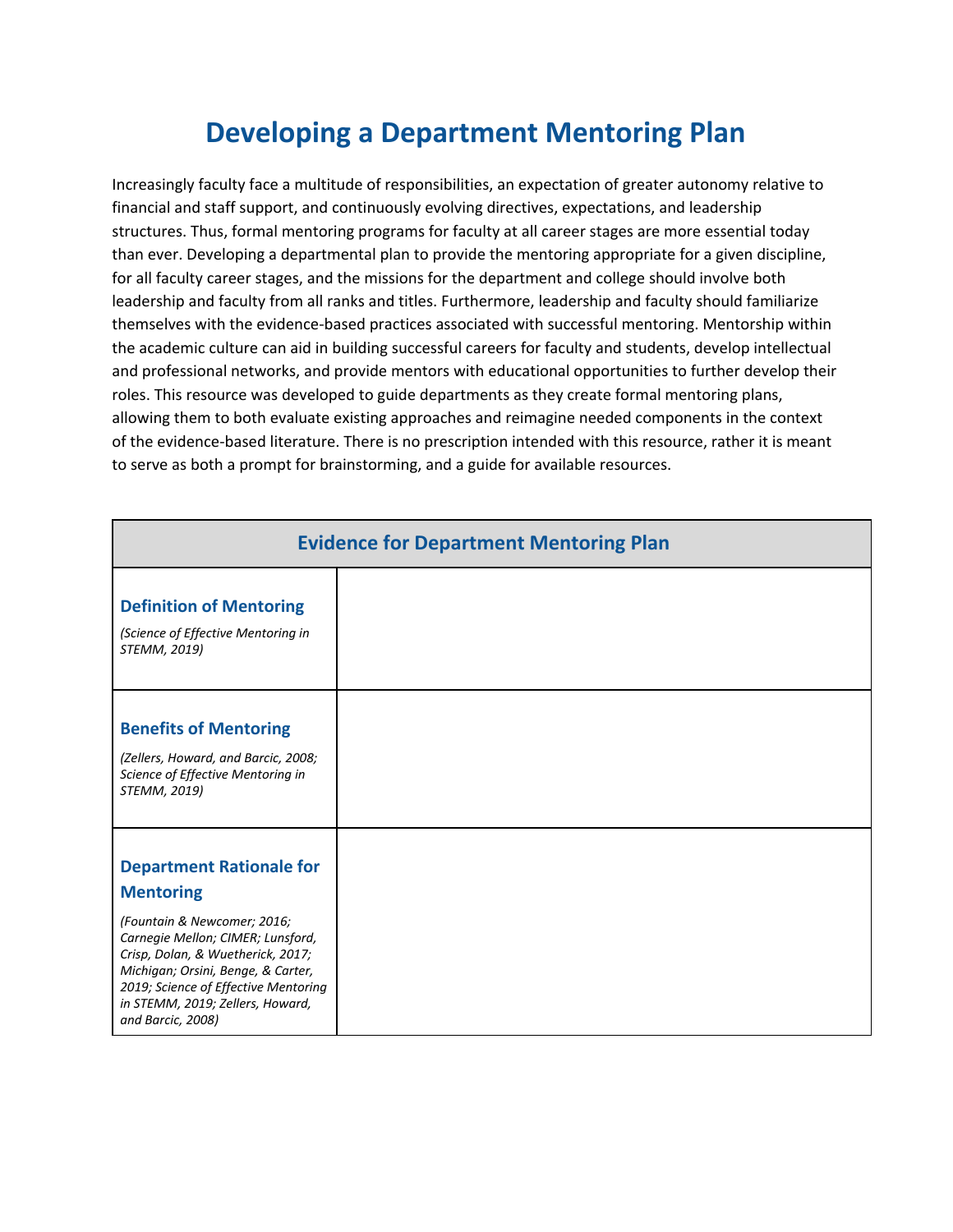| <b>Department Mentoring</b>                                                                                                                                                      |  |
|----------------------------------------------------------------------------------------------------------------------------------------------------------------------------------|--|
| <b>Purpose and Goals</b>                                                                                                                                                         |  |
| (Carnegie Mellon; Michigan; Science<br>of Effective Mentoring in STEMM,<br>2019)                                                                                                 |  |
|                                                                                                                                                                                  |  |
| <b>Department Point of</b>                                                                                                                                                       |  |
| <b>Contact</b>                                                                                                                                                                   |  |
| (Harvard; Illinois; Science of<br>Effective Mentoring in STEMM,<br>2019)                                                                                                         |  |
|                                                                                                                                                                                  |  |
| <b>Clear Guidelines and</b>                                                                                                                                                      |  |
| <b>Expectations for Mentor</b>                                                                                                                                                   |  |
| and Mentee                                                                                                                                                                       |  |
| (Carnegie Mellon; Science of<br>Effective Mentoring in STEMM,<br>2019; Wilson & Elman, 1990; Zellers,<br>Howard, and Barcic, 2008)                                               |  |
|                                                                                                                                                                                  |  |
| <b>Role of Mentor</b>                                                                                                                                                            |  |
| (Bean, Lucas, & Hyers, 2014;<br>Carnegie Mellon; Columbia;<br>Harvard; Michigan; Pope-Ruark,<br>2017; Science of Effective Mentoring<br>in STEMM, 2019; Wilson & Elman,<br>1990) |  |
|                                                                                                                                                                                  |  |
| <b>Role of Mentee</b>                                                                                                                                                            |  |
| (Bean, Lucas, & Hyers, 2014; Illinois;<br>Michigan; Science of Effective<br>Mentoring in STEMM, 2019)                                                                            |  |
|                                                                                                                                                                                  |  |
| <b>Role of Department Head</b>                                                                                                                                                   |  |
| (Carnegie Mellon; Columbia;<br>Fountain & Newcomer, 2016;<br>Harvard; Michigan; North Carolina;<br>Science of Effective Mentoring in<br>STEMM, 2019)                             |  |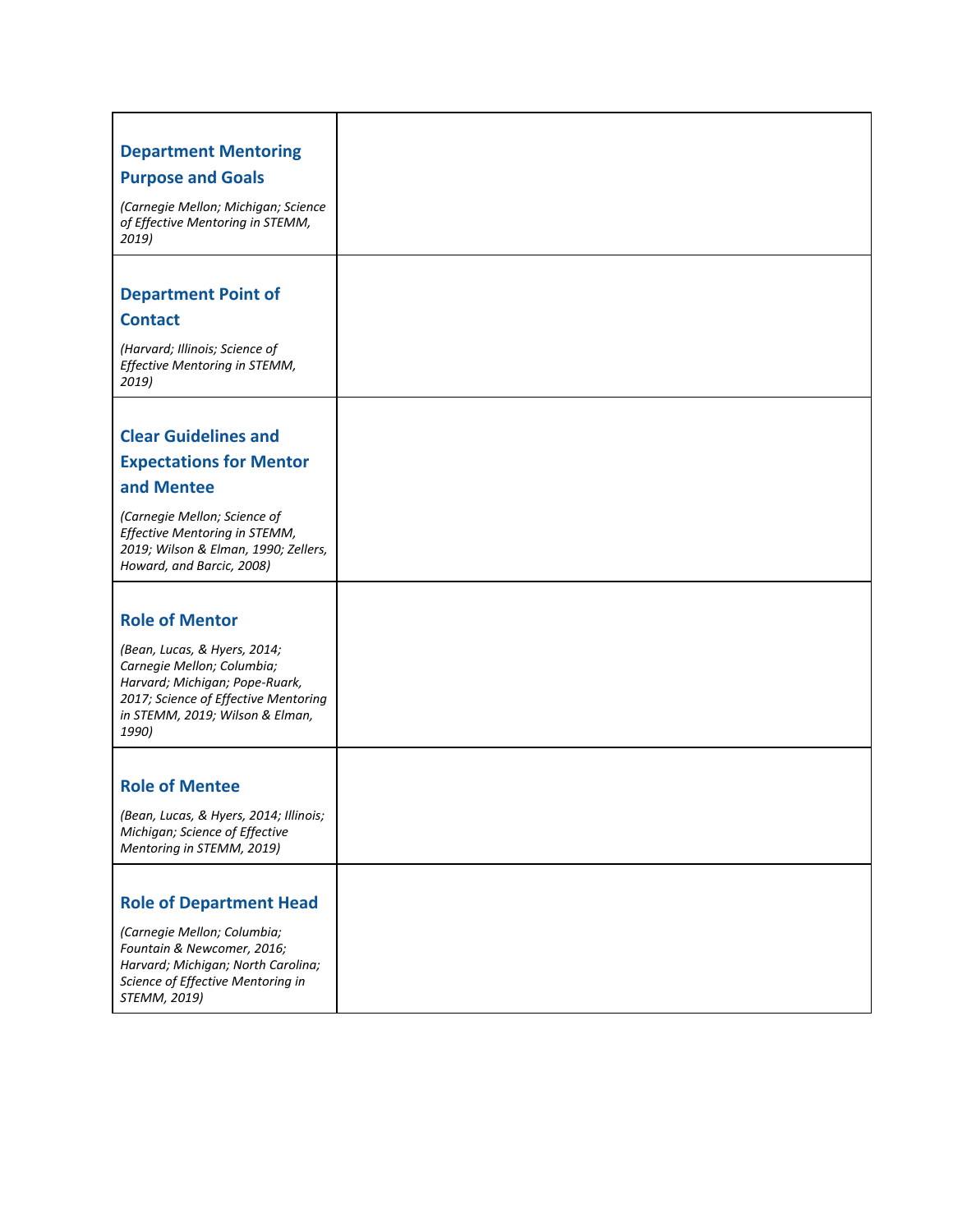| <b>Mentorship Models</b>                                                                                                                                                                                                                                      | <b>Single Mentor</b>                           |  |
|---------------------------------------------------------------------------------------------------------------------------------------------------------------------------------------------------------------------------------------------------------------|------------------------------------------------|--|
| (Bean, Lucas, & Hyers, 2014;<br>California-San Francisco; Columbia;<br>de Janasz & Sullivan, 2003; Harvard;<br>Illinois; Michigan; North Carolina;<br>Pope-Ruark, 2017; Sellers, Howard,<br>& Barcic, 2008; Science of Effective<br>Mentoring in STEMM, 2019) | <b>Group or Mutual</b><br><b>Mentoring</b>     |  |
|                                                                                                                                                                                                                                                               | <b>Interdisciplinary</b><br><b>Mentoring</b>   |  |
|                                                                                                                                                                                                                                                               | <b>External and Expert</b><br><b>Mentoring</b> |  |

## References

Bean, N. M., Lucas, L., & Hyers, L. L. (2014). Mentoring in higher education should be the norm to assure success: Lessons learned from the faculty mentoring program, West Chester University, 2008–2011. Mentoring and Tutoring: Partnership in Learning, 22(1), 56–73.

Carnegie Mellon  <https://www.cmu.edu/teaching/resources/MentoringFaculty/MentoringGuideDepartmentHeads.pdf>

CIMER – <https://cimerproject.org/>

Columbia University [-](https://provost.columbia.edu/sites/default/files/content/MentoringBestPractices.pdf)

<https://provost.columbia.edu/sites/default/files/content/MentoringBestPractices.pdf>

de Janasz, S. C., & Sullivan, S. E. (2004). Multiple mentoring in academe: Developing the professorial network. *Journal of Vocational Behavior*, *64* (Careers in Academe: A Special Issue of the Journal of Vocational Behavior), 263‒283. doi: 10.1016/j.jvb.2002.07.001

Fountain, J., & Newcomer, K. E. (2016). Developing and Sustaining Effective Faculty Mentoring Programs. *Journal of Public Affairs Education*, *22*(4), 483‒506.

Harvard University  [https://facultyresources.fas.harvard.edu/files/facultyresources/files/mentoring\\_guide\\_to\\_departments\\_2](https://facultyresources.fas.harvard.edu/files/facultyresources/files/mentoring_guide_to_departments_2016_10_18.pdf) [016\\_10\\_18.pdf](https://facultyresources.fas.harvard.edu/files/facultyresources/files/mentoring_guide_to_departments_2016_10_18.pdf)

Lunsford, L. G.; Crisp, G.; Dolan, E. L.; and Wuetherick, B., (2017). "Mentoring in higher education" A chapter in The SAGE handbook of Mentoring, SAGE Publications, Thousand Oaks, CA: SAGE Publications.